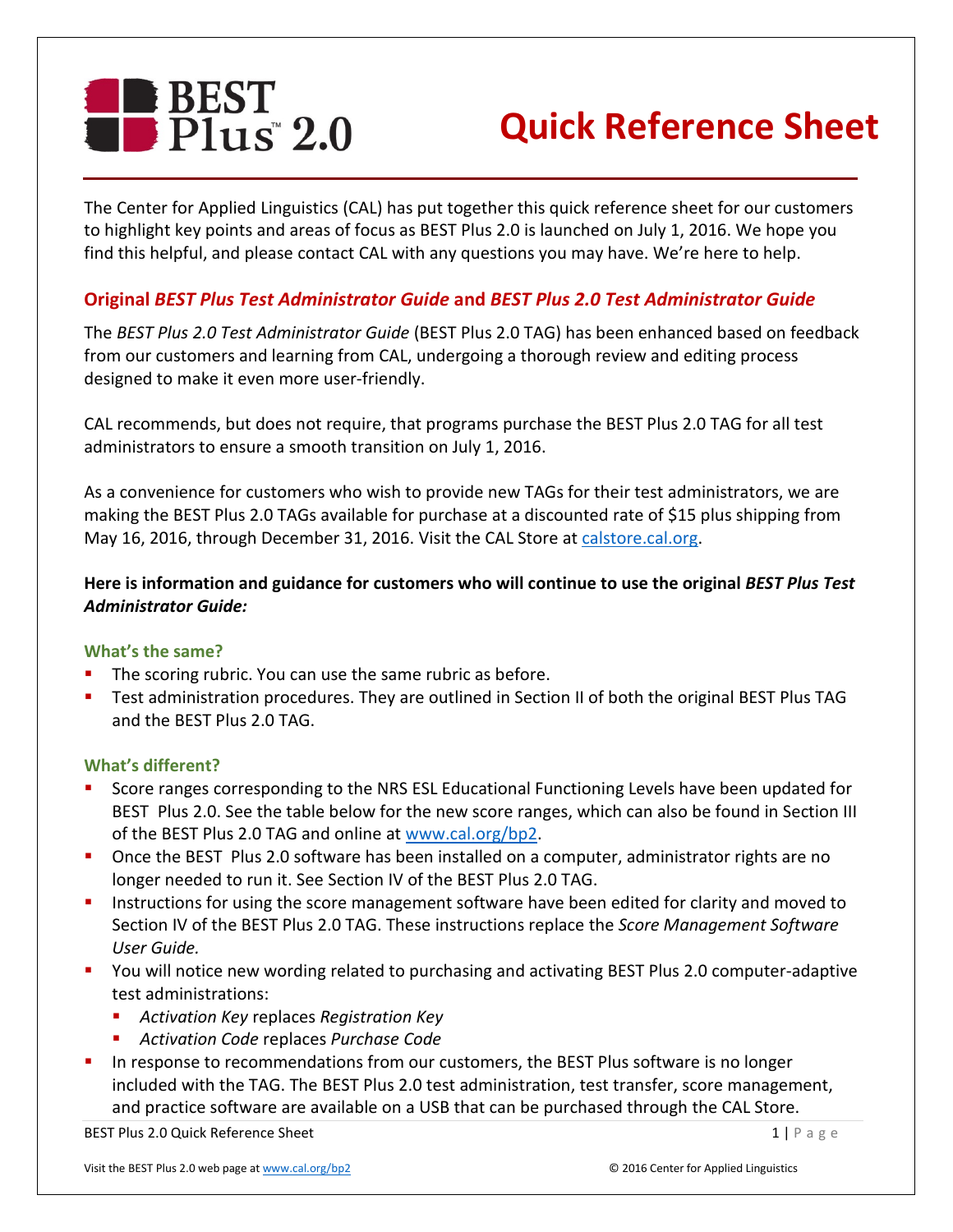CAL's contact information has been updated. Send your e-mails to one address at [AEA@cal.org.](mailto:AEA@cal.org)

## **What do I do with my original BEST Plus TAG?**

- For programs that continue to use the original BEST Plus TAG, ensure that your test administrators have the updated NRS score ranges in Section III. See below. You can also download a copy of the new score ranges from the BEST Plus 2.0 web page.
- Recycle or discard the original BEST Plus software—including red and black CDs and the original BEST Plus USB sticks—on July 1, 2016.

## **BEST Plus 2.0 Score Ranges Corresponding to the National Reporting System (NRS) ESL Educational Functioning Levels**

CAL has published new BEST Plus 2.0 score ranges corresponding to the NRS ESL Educational Functioning Levels that will go into effect with the launch of BEST Plus 2.0 on July 1, 2016.

## **Original BEST Plus**

For the current program year ending on June 30, 2016, programs should use the original BEST Plus score ranges for the NRS levels as shown in Table 2 on page 9 of Section III in the original BEST Plus TAG. The BEST Plus score ranges corresponding to the Student Performance Levels (SLPs) will remain the same. (See Table 1, Section III, page 8, of the original BEST Plus TAG.)

## **BEST Plus 2.0**

The table below provides the new score ranges corresponding to the NRS levels effective with the launch of BEST Plus 2.0 on July 1, 2016. These new ranges are based on the results of standard setting studies that took place at CAL in 2012 and 2013 using experts from the field, including state directors, program coordinators, and BEST Plus trainers.

| <b>BEST Plus 2.0 Score Ranges for Each NRS Level</b> |                      |
|------------------------------------------------------|----------------------|
| <b>NRS ESL Educational</b>                           | <b>BEST Plus 2.0</b> |
| <b>Functioning Level</b>                             | <b>Score Range</b>   |
| <b>Beginning ESL Literacy</b>                        | 88 to 361            |
| Low Beginning ESL                                    | 362 to 427           |
| <b>High Beginning ESL</b>                            | 428 to 452           |
| Low Intermediate ESL                                 | 453 to 484           |
| High Intermediate ESL                                | 485 to 524           |
| <b>Advanced ESL</b>                                  | 525 to 564           |
| <b>Exit criteria from NRS</b>                        | 565 and higher       |